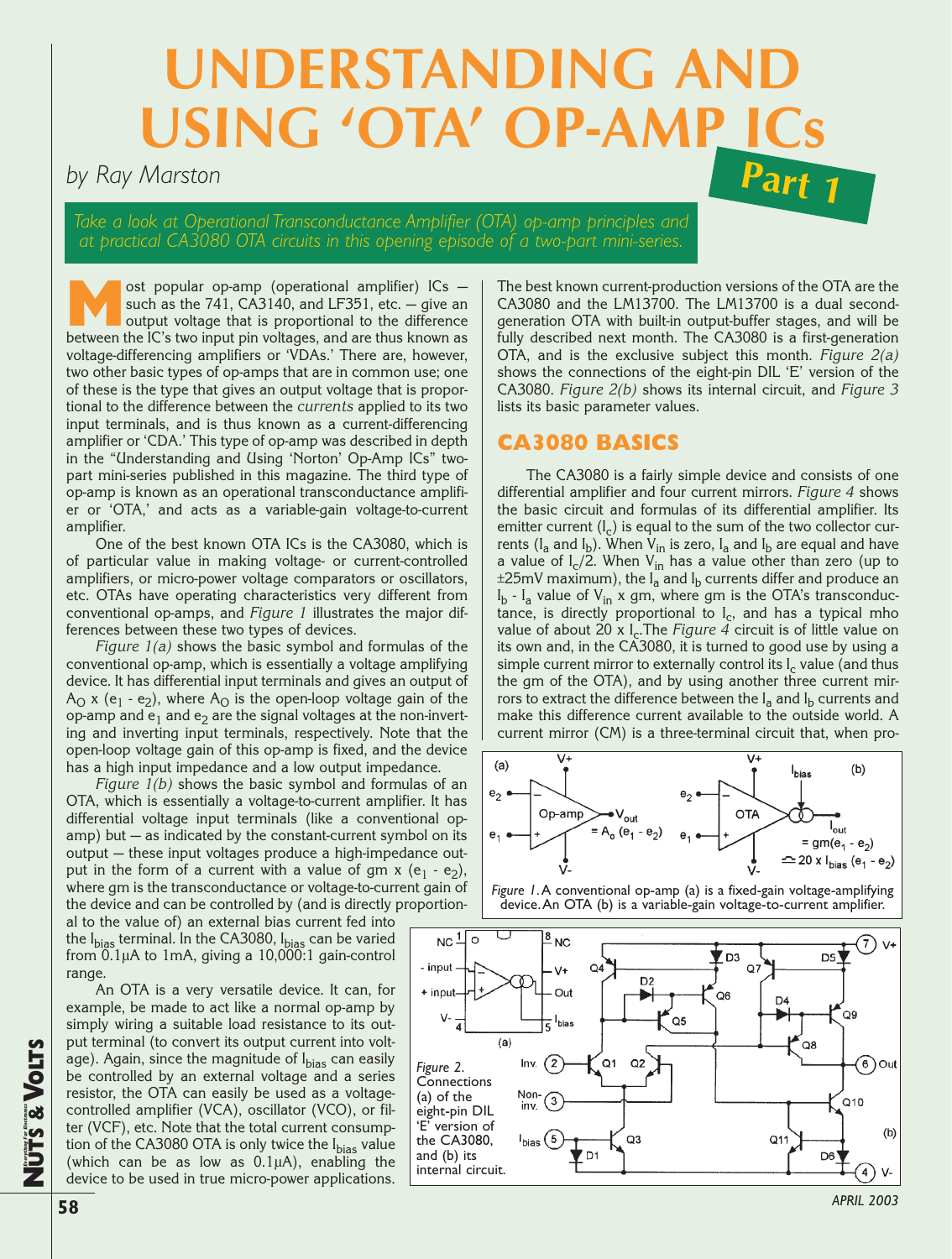vided with an external input bias current, produces an in-phase current of identical value at its output terminals, as shown in *Figure 5*. Some CMs act as current sinks, as shown in *Figure 5(a)* and others as current sources, as in *Figure 5(b)*. When a CM source and a CM sink are connected as shown in *Figure 6* and powered from split supply rails, they generate a differential  $(I_{\text{source}} - I_{\text{sink}})$  current in any external load connected to the 0V rail. *Figure 7* shows the actual circuits of two sink-type current mirrors. In the simplest of these (*Figure 7(a)*), a diode-connected transistor (QA) is wired across the base-emitter junction of a second, closely matched, transistor that is integrated on the same chip. The input current is fed to the bases of both matched transistors and thus divides equally between them. Suppose these transistors have current gains of x100 and are each drawing base currents of 5µA. In this case, they each draw

collector currents of 500µA. Note, however, that the QA collector current is drawn from the circuit's input current, which thus equals 500µA plus (2 x 5µA), or 510µA, and that the QB collector current is the output or mirror current of the circuit.

The input and output currents of this circuit are thus almost identical (within a few percent), irrespective of the input current magnitude. In practice, the input/output current ratio of the above circuit depends on the close gain matching of the two transistors, and this can actually vary by several percent. *Figure 7(b)* shows an improved current mirror circuit that is less sensitive to current gain variations and also gives an improved (greater) output impedance.

*Figure 8* shows how the differential amplifier and four current mirrors are interconnected in the CA3080 to make a practical OTA. Bias current I<sub>bias</sub> controls the emitter current, and thus the gm, of the Q1-Q2 differential amplifier via CMC. The collector currents of Q1 and Q2 are mirrored by CMA and CMB respectively, and then fed into the bias and sink terminals respectively of CMD, so that the externally available output current of the circuit is equal to  $I_B - I_A$ . Looking back to *Figure 2(b)*, which shows the actual internal circuit of the CA3080, the reader should now have little difficulty in working out the functions of individual circuit elements. Q1 and Q2 form the differential amplifier, with D1-Q3 making up CMC of *Figure 8*, and CMD comprising D6-Q10-Q11. Current mirrors CMA (Q4-Q5-Q6-D2- D3) and CMB (Q7-Q8-Q9-D4-D5) are slightly more complex, using Darlington pairs of transistors, plus speed-up diodes, to improve their performances.

#### **SOME FINER POINTS**

All the major operating parameters of the CA3080 are adjustable and depend on the value of I<sub>bias</sub>. The maximum (short circuit) output current is equal to  $I_{bias}$ , the total operating current of the OTA is double the I<sub>bias</sub> value, and the input bias currents drawn by pins 2 and 3 typically equal Ibias/200.

The transconductance (gm) and the input and output impedance values also vary with the I<sub>bias</sub> value, as shown in the **59** *APRIL 2003*



 $(a)$ 

'bias

Οu



Figure 6. When two current mirrors are wired as shown, they generate a differential current in an external load.

graphs in *Figure 9*, which show typical parameter values when the IC is driven from split 15V supplies at an ambient temperature of  $+25^{\circ}$ C. Thus, at a bias current of 10µA, gm is typically 200µmho, and input and output impedances are 800k and 700M, respectively. At 1mA bias, the values change to 20mmho, 15k, and 7M0, respectively. **Figure 5.** Symbols representing (a) a current-<br>mirror sink and (b) a current-mirror source.

The available output voltage swing of the IC depends on the values of I<sub>bias</sub> and any external load resistor connected to the OTA output. If the load impedance is infinite, the output can swing to within 1V5 of the positive supply rail and to within 0V5 of the negative rail. If the impedance is finite, the peak output voltage swing is limited to I<sub>bias</sub> x R<sub>L</sub>. Thus, at 10µA bias with a 100k load, the available output voltage swing is a mere  $\pm 1$ V0.

The slew rate (and bandwidth) of the IC depend on the value of I<sub>bias</sub> and any external loading capacitor connected to the output. The slew rate value, in volts per microsecond, equals  $I_{bias}/C_L$ , where  $C_L$  is the loading capacitance value in pF, and the I<sub>bias</sub> value is in microamps. With no external loading capacitor connected, the maximum slew rate of the CA3080 is about 50V/µS.

## **BASIC CIRCUITS**

The CA3080 is a very easy IC to use. Its pin 5  $I_{bias}$  terminal is internally connected to the pin 4 negative supply rail via a base-emitter junction, so the biased voltage of the terminal is



 $(b)$ 

l<sub>source</sub>  $= |$ <sub>bias</sub>

Ou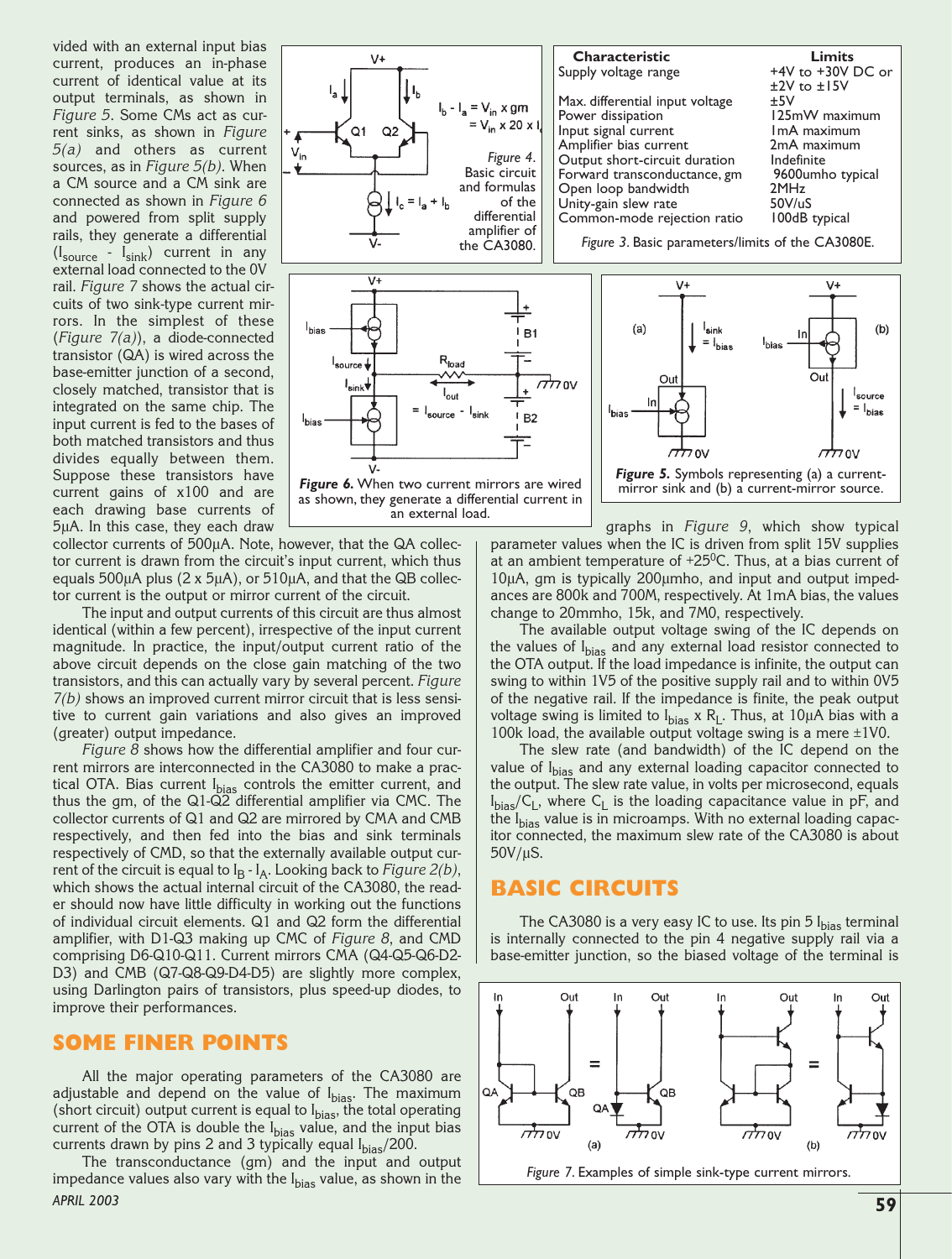

about 600mV above the pin 4 value.  $I_{bias}$  can thus be obtained by connecting pin 5 to either the common rail or the positive supply rail via a suitable current limiting resistor.

*Figures 10* and *11* show two simple ways of using the CA3080 as a linear amplifier with a voltage gain of about 40dB. The *Figure 10* circuit acts as a DC- differential amplifier, and *Figure 11* as an AC-coupled inverting amplifier. Both designs operate from split 9V supplies, so 17.4V is generated across bias resistor R1, which thus feeds an  $I_{bias}$  of 500µA into pin 5 and thus makes each IC consume another 1mA of supply current.

At an I<sub>bias</sub> value of 500µA, the gm of the CA3080 is roughly 10mmho, so since the outputs of the *Figure 10* and *11* circuits are loaded by a 10k resistor (R2), they give an overall voltage gain of 10mmho x 10k = x100, or 40dB. The peak current that can flow into the 10k load is  $500\mu A$  ( $I_{bias}$ ), so the peak available output voltage is ±5V0. The output is also loaded by 180pF capacitor C1, giving the circuit a slew rate limit of 500µA/180pF, or 2.8V/µS. The output impedance of





may be excessively noisy, or may pick up unwanted RF signals. In the *Figure 10* circuit, the differential inputs are applied via series resistors R3 and R4, which help equalize the source impedances of the two signals and thus maintain the DC balance of the OTA. The *Figure 11* circuit is a simple variation of the above design, with both inputs tied to the common rail via 15k resistors and with the input signal applied to one terminal only. With the input fed to pin 2 as shown, the circuit acts as a 40dB inverting amplifier; alternatively, non-inverting action can be obtained by connecting the input signal to pin 3 via C2.

# **CLOSED-LOOP OPERATION**

The *Figure 10* and *11* circuits are used in the open-loop mode and their voltage gains thus depend on the value of Ibias which, in turn, depends on the value of supply rail voltage. The voltage gain of the CA3080 can be made almost independent of the I<sub>bias</sub> and supply voltage values by using conventional closed-loop op-amp techniques, as shown in the micro-power 20dB AC-coupled inverting amplifier in *Figure 12*.

*Figure 12* is wired like a conventional op-amp inverting amplifier, with its voltage gain  $(A_V)$  determined primarily by the R2/R3 ratio (x10, or 20dB). This gain equation is, however, only valid when the value of an external load resistor  $(R<sub>1</sub>)$  is

> infinite, since the output impedance of this design is equal to  $R2/A<sub>V</sub>$ , or 10k, and any external load causes this impedance to give a potential divider action that reduces the output of the circuit.

> In *Figure 12*, the main function of  $I_{bias}$  is to set the total operating current of the circuit and/or the maximum available output swing. With the component values shown, I<sub>bias</sub> has a value of 50 $\mu$ A. When  $R_I$  is infinite, the output is loaded only by R2, which has a value of 100k, so the maximum available output voltage swing is  $\pm$ 5V0. If R<sub>L</sub> has a value of 10k, on the other hand, the maximum output voltage swing is ±0.5V. This circuit can thus be designed to give any desired values of voltage gain and peak output voltage. Note that, since the IC is used in the closed loop mode, external slew rate limiting is not required.

**NUTS &**

**Everything For Electronics**

**VOLTS**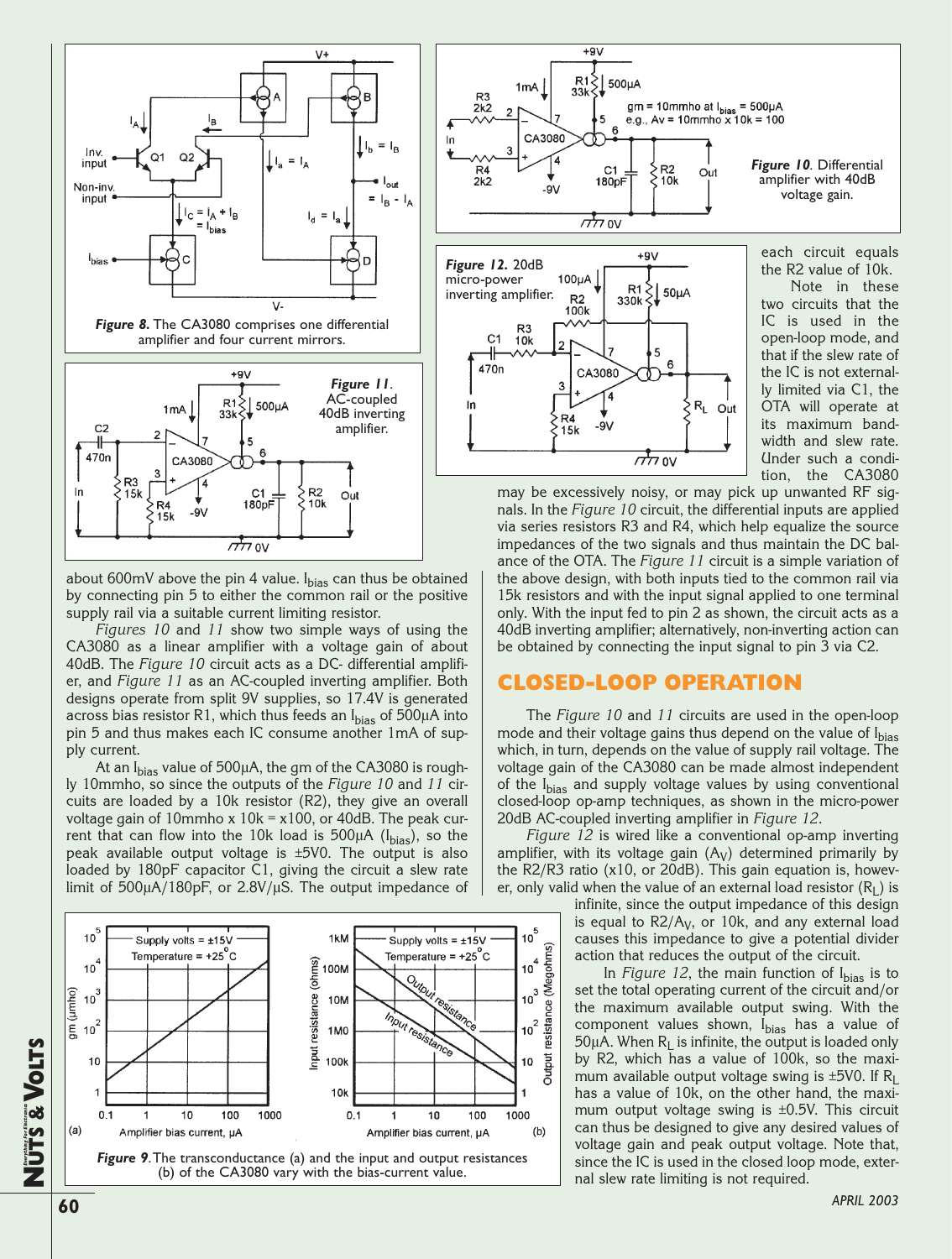

# **OFFSET BALANCING**

If the CA3080 is to be used as a high-gain DC amplifier, or as a wide-range variable-gain amplifier, input bias levels must be balanced to ensure that the output correctly tracks the input signals at all prevailing I<sub>bias</sub> values. Figure 13 shows how suitable bias can be applied to an inverting AC amplifier in which the voltage gain is variable from roughly x5 to x100 via RV2, and the offset balance is pre-set via RV1. The circuit is set up by adjusting RV2 to its minimum (maximum gain) value and then trimming RV1 to give zero DC output with no AC input signal applied.

## **VOLTAGE-CONTROLLED GAIN**

The most important uses of the CA3080 are in true micropower amplifier and oscillator applications, and in applications in which important parameters are variable via an external voltage. In the latter category, one important application is as a voltage-controlled amplifier (VCA) or amplitude modulator, in which a carrier signal is fed to an amplifier's input, and its output amplitude is controlled or modulated by another signal fed to the I<sub>bias</sub> terminal. *Figure 14* shows a practical version of such a circuit.

The *Figure 14* circuit acts as a variable-gain inverting amplifier. Input bias resistors R1 and R2 have low values, to minimize the noise levels of the IC and eliminate the need for external slew-rate limiting, and offset biasing is applied to the noninverting pin of the IC via R3-RV1. The carrier input signal is applied to the inverting pin of the CA3080 via potential divider Rx-R1. When Rx has the value shown, the circuit gives roughly unity gain when the modulation input terminal is tied to the zero volts rail. The gain is x2 when the modulation terminal is at +9V, and the circuit gives roughly 80dB of signal rejection when the modulation terminal is tied to the -9V rail. Note that the instantaneous polarity of the output signal in the *Figure 14* circuit is determined entirely by the instantaneous polarity of the input signal, which has only two possible 'states'. This type of circuit is thus known as a two-quadrant multiplier. The amplitude of the **61** *APRIL 2003*



 $-9V$  (max.)

output signal is determined by the product of the input and gain-control values.

*Figure 15* shows how the above circuit can be modified so that it acts as a ring-modulator or four-quadrant multiplier, in which the output signal polarity depends on the polarities of both the input signal and the modulation voltage. The *Figure 15* circuit is identical to that of *Figure 14*, except that resistor network Ry is connected between the input and output terminals. The action here is such that, when the modulator input is tied to the zero volts rail, the inverted signal currents feeding into R5 from the output of the OTA are exactly balanced by the non-inverting signal currents flowing into R5 from the input signal via Ry, so that zero output is generated across R5. If the modulation input goes positive, the output of the OTA exceeds the current of the Ry network, and an inverted gain-controlled output is obtained. If the modulation input is negative, on the other hand, the output current of Ry exceeds that of the OTA, and the non-inverted gain-controlled output is obtained.

Thus, both the phase and the amplitude of the output signal of this four-quadrant multiplier are controlled by the modulation signal. The circuit can be used as a ring modulator by feeding independent AC signals to the two inputs, or as a frequency doubler by feeding identical sinewaves to the two inputs. Note that, with the Rx and Ry values shown, the *Figure 15* circuit gives a voltage gain of x0.5 when the modulation terminal is tied to the positive or negative supply rail; the gain doubles if the values of Rx and Ry are halved. Also note that the *Figure 14* and *15* circuits each have a high-output impedance, and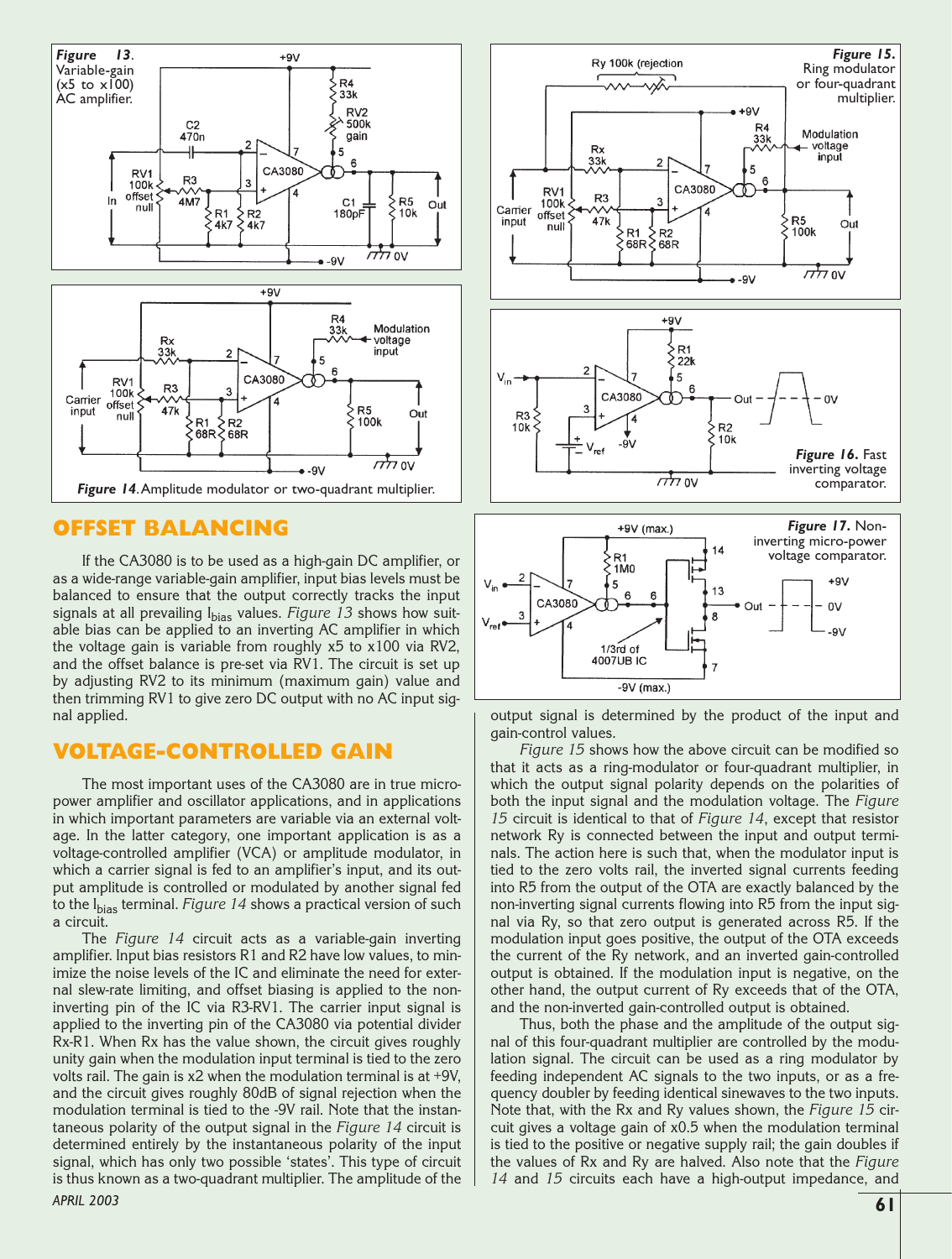

that, in practice, a voltage following buffer stage must be interposed between the output terminal and

the outside world.

 $R1$ Threshold =  $\pm$ V x  $R1+R2$ +9V (max.)  $14$ R<sub>3</sub> 100k  $\overline{2}$ 5 13 6 CA3080  $\bullet$  Out 8  $\begin{array}{c} \n\searrow R2 \\ \n\searrow 10k \n\end{array}$  $10k$  $1/3<sub>rd</sub>$  of  $R<sub>1</sub>$ 4007UB IC  $10k$  $-9V$  (max.) אט גללד *Figure 19***.** Micro-power Schmitt trigger.

to the other.

typically consumes a quiescent current of only 50µA, but gives an output voltage that swings fully between the two supply rails and can supply drive currents of several milliamps. Here, the CA3080 is biased at about 18µA via R1, but has its output fed to the near-infinite input impedance of a CMOS inverter stage made from one section of a 4007UB IC. The CA3080 plus-4007UB combination gives the circuit an overall voltage gain of about 130dB, so input voltage shifts of only a few microvolts are sufficient to switch the output from one supply rail

**COMPARATOR CIRCUITS**

The CA3080 can easily be used as a programmable or micro-power voltage comparator. *Figure 16* shows the basic circuit of a fast, programmable, inverting comparator, in which a reference voltage is applied to the non-inverting input terminal, and the test input is applied to the inverting terminal. The circuit action is such that the output is driven high when the test input is below  $V_{ref}$ , and is driven low when test is above  $V_{ref}$ (the circuit can be made to give a non-inverting comparator action by transposing the input connections of the IC). With the component values shown, the I<sub>bias</sub> current in the *Figure 16* circuit is several hundred microamps and under this condition, the CA3080 has a slew rate of about  $20V/\mu S$  and thus acts as a 'fast' comparator. When the test and  $V_{ref}$  voltages are almost identical, the IC acts as a linear amplifier with a voltage gain of gm x R2 (about x200 in this case). When the two input voltages are significantly different, the output voltage limits at values determined by the Ibias and R2 values. In *Figure 16*, the output limits at about ±7V0 when R2 has a value of 10k, or at ±0.7V when R2 has a value of 1k0.

*Figure 17* shows how the above circuit can be modified so that it acts as an ultra-sensitive micro-power comparator which



**SCHMITT TRIGGER CIRCUITS**

The simple voltage comparator circuit in *Figure 16* can be made to act as a programmable Schmitt trigger by connecting the non-inverting reference terminal directly to the output of the CA3080, as shown in *Figure 18*. In this case, when the input is high, a positive reference value of  $I_{bias}$  x R2 is generated. When V<sub>in</sub> exceeds this value, the output regeneratively switches low and generates a negative reference voltage of  $I_{bias}$  x R2.

When  $V_{in}$  falls below this new value, the output switches high again and once more generates a positive reference voltage of  $I_{bias}$  x R2. Thus, the trigger thresholds (and also the peak output voltages) of this Schmitt circuit can be precisely controlled or programmed via either I<sub>bias</sub> or R2. *Figure 19* shows an alternate type of Schmitt, in which the output transitions fully between the supply rail values, and the switching threshold values are determined by the R1 and R2 ratios and the values of supply voltage, V, and equal  $\pm$ V x R1/(R1 + R2).

# **ASTABLE CIRCUITS**

The *Figure 19* Schmitt trigger circuit can be made to act as an astable multivibrator or squarewave generator by connecting its output back to the non-inverting input terminal via an R-C time-constant network, as shown in *Figure 20*. The output of this circuit switches fully between the supply rail values, is approximately symmetrical, and has a frequency that is determined by the values of R3 and C1, and by the ratios of R1 and R2. The circuit action is such that, when the output is high, C1 charges via R3 until the C1 voltage reaches the positive reference voltage value determined by the R1-R2 ratio, at which point, the output switches low. C1 then discharges via R3 until the C1 voltage reaches the negative reference voltage value determined by the R1-R2 ratio, at which point, the output switches high again, and the whole process then repeats *ad infinitum*.

Finally, to complete this look at the CA3080 OTA, *Figure 21* shows how the above circuit can be modified to give an output waveform with a variable mark-space ratio. In this case, C1 alternately charges via D1-R3 and the left half of RV1, and discharges via D2-R3 and the right half of RV1, to give a mark-space ratio that is fully variable from 10:1 to 1:10 via RV1.

Note in the above two astable circuits that the CA3080 is biased at only a few microamps and that the total current consumption of each design is determined primarily by the series values of R1 and R2 and by the value of R3. In practice, total current consumption figures of only a few tens of microamps can easily be obtained.

**NUTS &**

**Everything For Electronics**

**VOLTS**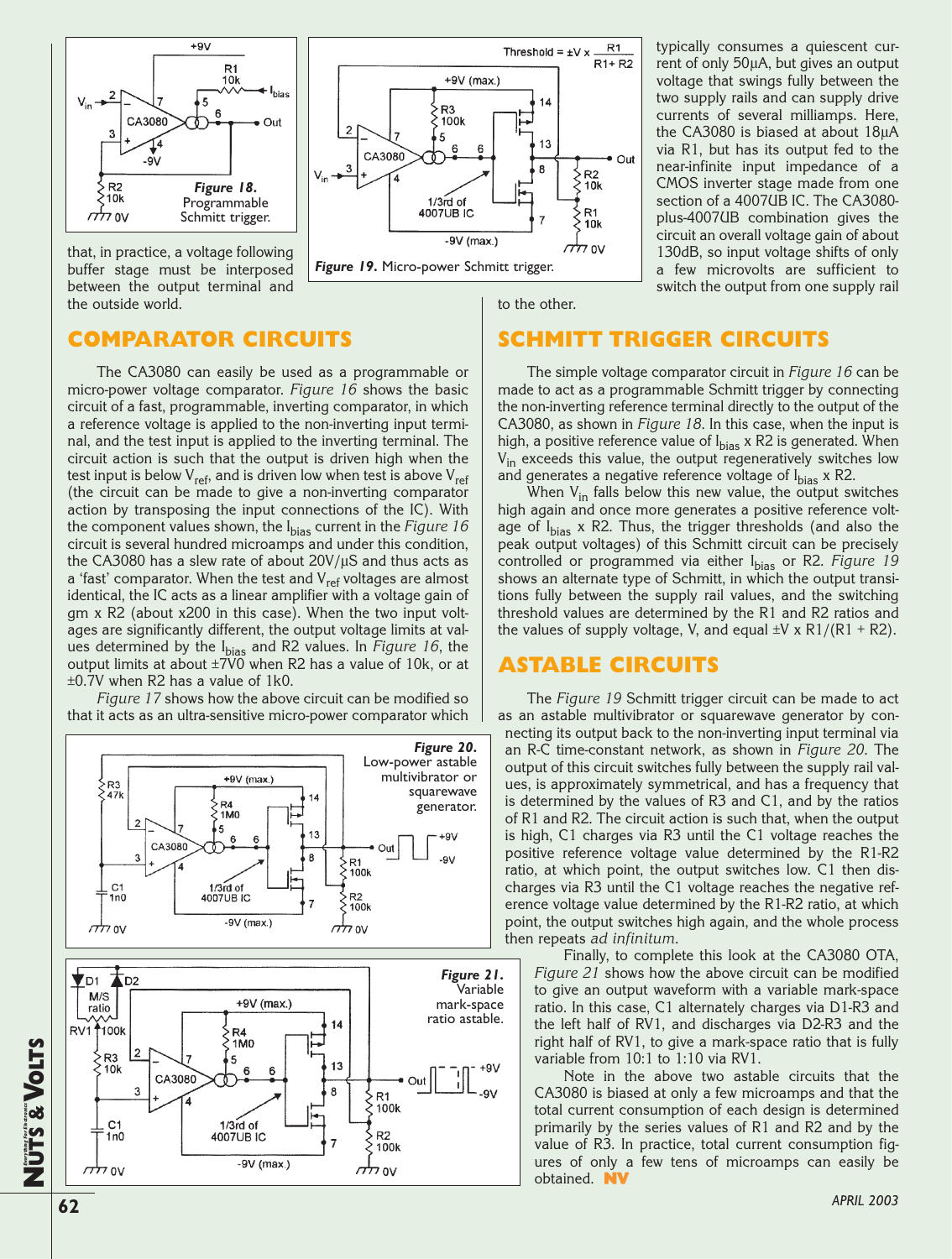# UNDERSTANDING AND **USING 'OTA' OP-AM**

# *by Ray Marston*

*Ray Marston looks at the operating principles and practical applications of the LM13700 dual Operational Transconductance Amplifier (OTA) IC in this concluding episode of a two-part mini-series.*



ast month's opening episode of this two-part mini-<br>series described basic 'OTA' operating principles,<br>and took a close look at the popular and widely avail-<br>able CA3080 OTA IC The CA3080 is actually a simple series described basic 'OTA' operating principles, and took a close look at the popular and widely available CA3080 OTA IC. The CA3080 is actually a simple, first-generation OTA that generates fairly high levels of signal distortion and has a high-impedance unbuffered output. This month's concluding episode describes an improved second-generation OTA IC  $-$  the LM13700  $$ which does not suffer from these snags.

The LM13700 is actually a dual OTA, as indicated by the pin connection diagram in Figure 1. Each of its OTAs is an improved version of the CA3080, and incorporates input linearizing diodes that greatly reduce signal distortion, and have an optional buffer stage that can be used to give a low impedance output. The LM13700 is, in fact, a very versatile device, and can easily be made to act as a voltage-controlled amplifier (VCA), voltage-controlled resistor (VCR), voltage-controlled filter (VCF), or voltagecontrolled oscillator (VCO), etc.

# **LINEARIZING DIODES**

The CA3080 OTA consists of (as described last month) a differential amplifier plus a number of current mirrors that give an output equal to the difference between the amplifier's two collector currents, as shown in the simplified circuit in Figure 2. A weakness of this circuit is that its input signals must be limited to 25mV peak-topeak if excessive signal distortion is not to occur. This distortion is caused by the inherently non-linear  $V_{be}$ -to-I<sub>c</sub> transfer characteristics of Q1 and Q2.

Figure 3 shows the typical transfer characteristics graph of a small-signal silicon transistor. Thus, if this tran-



sistor is biased at a quiescent collector current of 0.8mA, an input signal of 10mV peak-to-peak produces an output current swing of +0.2mA to -0.16mA, and gives fairly small distortion. But an input swing of 30mV peak-to-peak produces an output swing of +0.9mA to -0.35mA, and gives massive distortion. In practice, the CA3080 gives typical distortion figures of about 0.2% with a 20mV peakto-peak input, and a massive 8% with a 100mV peak-topeak input.

Figure 4 shows the basic 'usage' circuit of one of the improved second-generation OTAs of the LM13700, which is almost identical to that of the CA3080, except for the addition of linearizing diodes D1 and D2, which are integrated with Q1 and Q2, and thus have characteristics matched to those of the Q1 and Q2 base-emitter junctions. In use, equal, low-value resistors — R1 and R2 — are wired between the inputs of the differential amplifier and the common supply line, and bias current  $I_D$  is fed to them from the positive supply rail via R3 and D1-D2 and, since D1-D2 and R1-R2 are matched, divides equally between them to give R1 and R2 currents of  $I_D/2$ .

The circuit's input voltage is applied via R4 (which is large relative to R1) and generates input signal current  $I_s$ , which feeds into R1 and thus generates a signal voltage across it that reduces the D1 current to  $(I_D/2)$  -  $I_s$ . The  $I_D$ current is, however, constant, so the D2 current rises to  $(I_D/2)$  + I<sub>s</sub>. Consequently, the linearizing diodes of the Figure 4 circuit apply heavy, negative feedback to the differential amplifier and give a large reduction in signal distortion. If  $I_s$  is small relative to  $I_D$ , the output signal current of the circuit is equal to 2 x  $I_s$  x ( $I_{bias}/I_D$ ). Thus, the circuit's gain can be controlled via either  $I_{bias}$  or  $I_D$ .

The OTAs of the LM13700 can be used as simple OTAs of the CA3080 type by ignoring the presence of the two linearizing diodes, or can be used as low-distortion amplifiers by using the diodes as shown in Figure 4. The graph in Figure 5 shows typical distortion levels of the LM13700 at various peak-to-peak values of input signal



voltage, with and without the use of linearizing diodes. Thus, at 30mV input, distortion is below 0.03% with the diodes, but 0.7% without them, and at 100mV, input is roughly 0.8% with the diodes, but 8% without them.

**VOLTS**

**Everything For Electronics**

**70**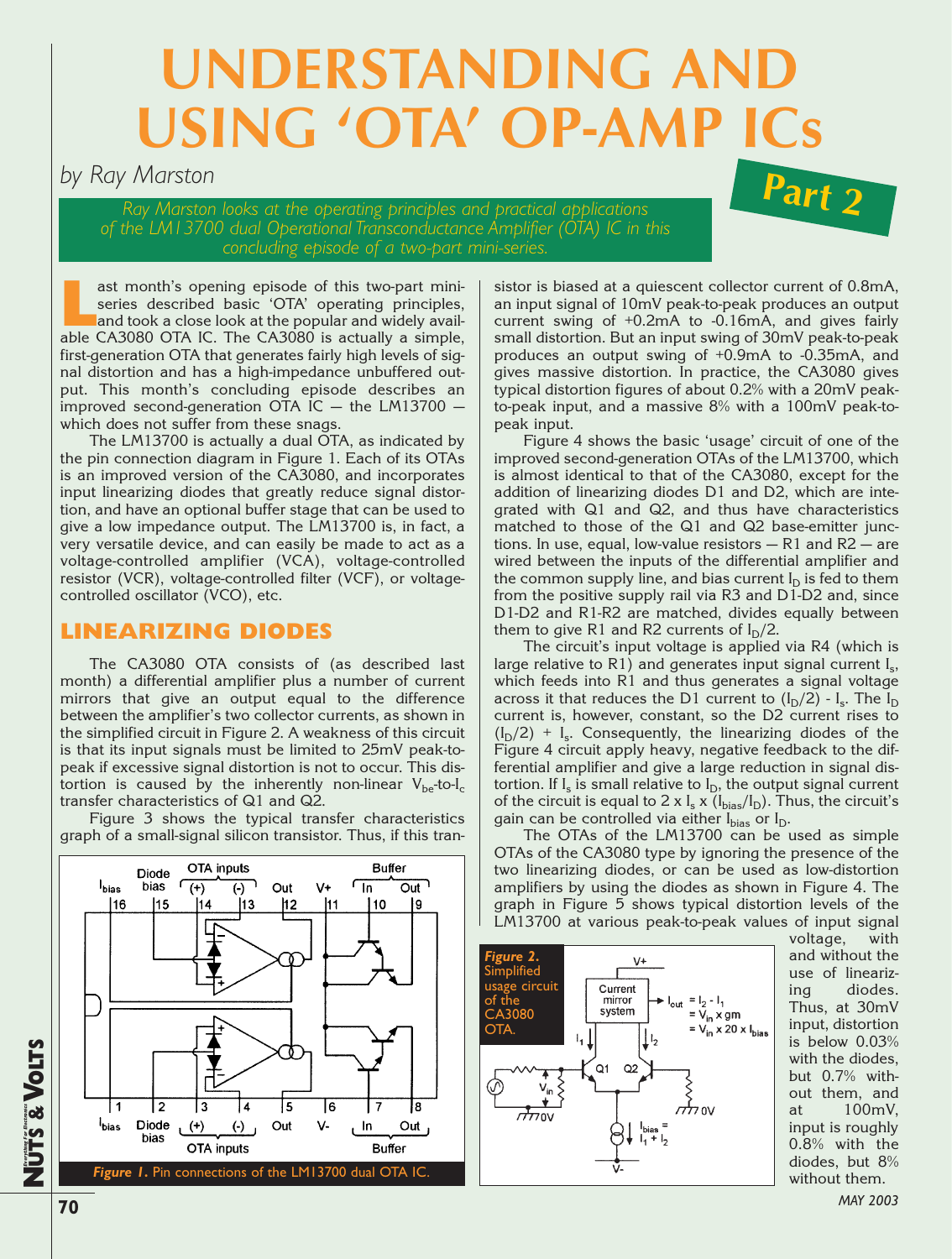## **INTERNAL BUFFERS**

Figure 6 shows the internal circuit of each half of the LM13700 IC package. If this circuit is compared with that of the CA3080 shown last month, it will be seen to be broadly similar except for the addition of linearizing diodes D1- D2 to the inputs of the OTA's Q1-Q2 differential amplifier, and the addi-



tion of output transistors Q11-Q12, which are configured as a Darlington emitter follower buffer stage and can (by wiring its input to the OTA output and connecting Q12 emitter to the negative rail via a suitable load resistor) be used to make the high-impedance output of the OTA available at a low-impedance level. Note in this latter case that the output of the buffer stage is two base-emitter volt drops (about 1.2V) below the output voltage level of the OTA, so this buffer is not suited for use in high-precision DC amplifier applications.

The two OTAs of the LM13700 share common supply rails, but are otherwise fully independent. All elements are integrated on a single chip, and the OTAs have closelymatched characteristics (gm values are typically matched within 0.3dB), making the IC ideal for use in stereo VCA and VCF applications, etc. The standard commercial version of the LM13700 can be powered from split supply rails of up to ±18V, or single-ended supplies of up to 36V. In use,  $I_D$  and  $I_{bias}$  should be limited to 2mA maximum, and the output current of each buffer stage should be limited to 20mA maximum.

## **VCA CIRCUITS**

Figure 7 shows a practical voltage-controlled amplifier (VCA) made from half of an LM13700 IC. Here, the input signal is fed to the non-inverting terminal of the OTA via current-limiting resistor R4, and the high-impedance output of the OTA is loaded by R5, which determines the peak (overload) amplitude of the output signal in the way described last month. The output signal is made available to the outside world at a low-impedance level via the buffer stage, which is loaded via R6.

The Figure 7 circuit is powered from dual 9V supplies. The  $I_D$  current is fixed at about 0.8mA via R1, but  $I_{bias}$  is

variable via R7 and an external gain control voltage. When the gain-control voltage is at the negative rail value of -9V, I<sub>bias</sub> is zero and the circuit gives an overall 'gain' of -80dB. When the gain-control is at the positive rail value of  $+9V$ ,  $I_{bias}$ is about 0.8mA, and the circuit gives a voltage gain of *MAY 2003* **71**





roughly x1.5. The voltage gain is fully variable within these two limits via the gain-control input. The two halves of the LM13700 have closely-matched characteristics, making the IC ideal for use in stereo amplifier applications. Figure 8 shows how two amplifiers of the Figure 7 type can be used together to make a voltage-controlled stereo amplifier. Note, in this case, that the Ibias gain-control pins of the two OTAs are shorted together and fed from a single gaincontrol voltage and current-limiting resistor. The close matching of the OTAs ensures that the gain-control currents divide equally between the two amplifiers.

Note that the Figure 7 and 8 circuits act as non-inverting amplifiers, since their input signals are fed to the noninverting pins of the OTAs. They can be made to act as inverting amplifiers by simply feeding the input to the inverting pins of the OTAs.

The VCA circuit in Figure 7 can be used as an amplitude modulator or two-quadrant multiplier by feeding the carrier signal to the input terminal, and the modulation signal to the gain-control input terminal. If desired, the gaincontrol pin can be DC biased so that a carrier output is available with no AC input signal applied. Figure 9 shows a practical example of an inverting amplifier of this type. The AC modulation signal modulates the amplitude of the carrier output signal.

Figure 10 shows how half of an LM13700 can be used as a ring modulator or four-quadrant multiplier, in which zero carrier output is available when the modulation voltage is at

zero (common supply rail) volts, but increases when the

40  $20$ 10  $4.0$ ×,  $2.0$ Output distortion,  $1.0$  $0.4$  $0.2$  $0.1$  $0.04$  $0.02$  $0.01$ 10 20 100 200 Input voltage, mV pk-pk *Figure 5.* Typical distortion levels of the LM13700 OTA with and without the use of the linearizing diodes.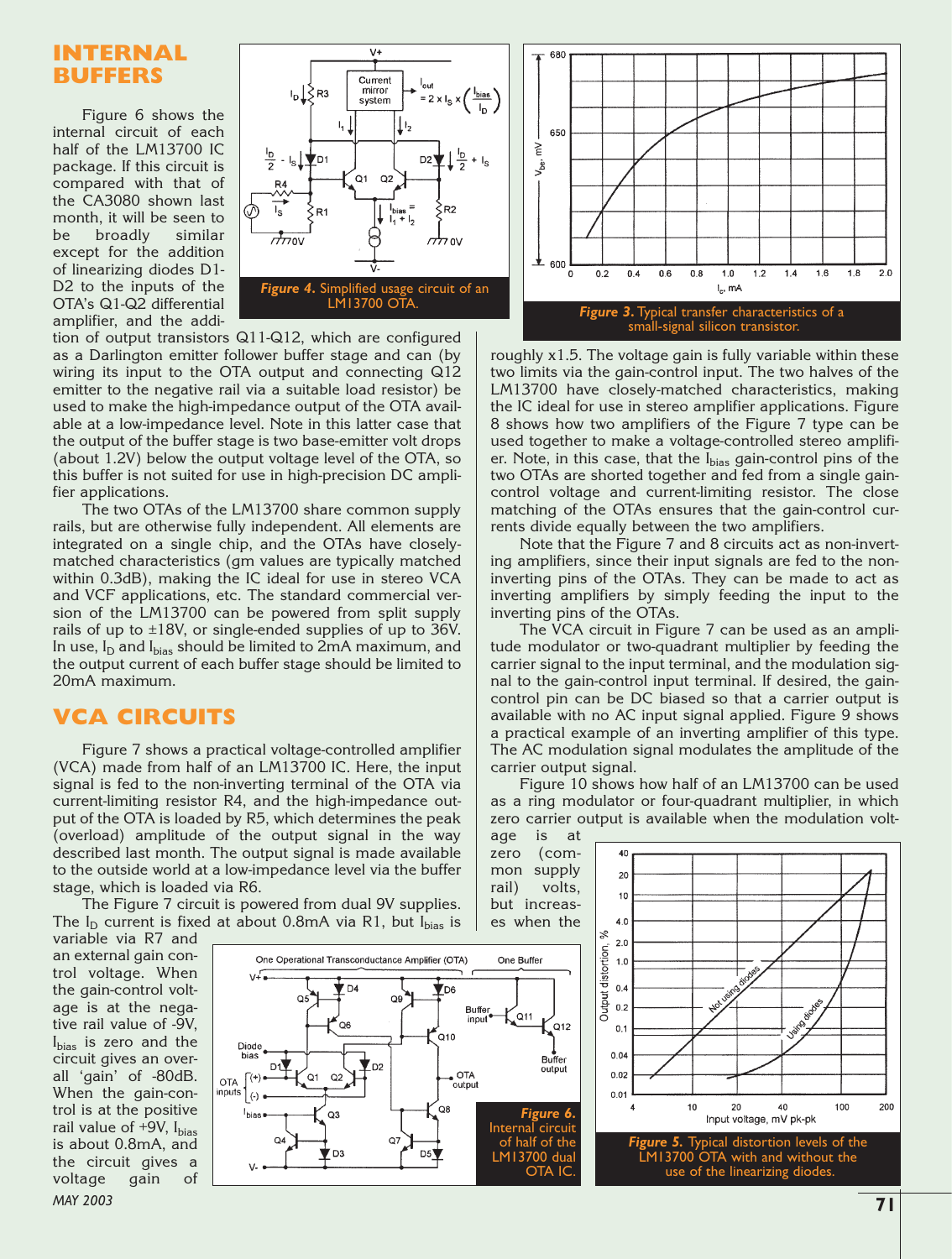

modulation voltage moves positive or negative relative to zero. When the modulation voltage is positive, the carrier output signal is inverted relative to the carrier input, and when the modulation voltage is negative, the carrier is non-inverted.

The Figure 10 circuit is shown with values suitable for operation from dual 15V supplies, but is essentially similar to the Figure 9 circuit, except that R5 is connected between the input signal and the output of the OTA, and Ibias is "pre-settable" via RV1. The basic circuit action is such that the OTA feeds an inverted (relative to the input) signal current into the bottom of R5, and at the same time, the input signal feeds directly into the top of R5. RV1 is pre-set so that when the modulation input is tied to the zero volts common line, the overall gain of the OTA is such that its output current exactly balances (cancels) the direct-input current of R5, and under this condition, the circuit gives zero carrier output.

Consequently, when the modulation input goes positive, the OTA gain increases and its output signal exceeds that caused by the direct input into R5, so an inverted output carrier is generated. Conversely, when the modulation input goes negative, the OTA gain decreases and the direct signal of R5 exceeds the output of the OTA, and a non-inverted output signal is generated.

#### **OFFSET BIASING**

The circuits in Figures 7 to 10 are shown with OTA input biasing applied via 470R resistors wired between the two input terminals and the zero volts rail. In practice, this simple arrangement may cause the DC output level to shift slightly when the  $I_{bias}$  gain-control is varied from minimum value. If desired, this shifting can be eliminated by fitting the circuits with a pre-settable offset adjust control





as shown in Figure 11, enabling the biasing resistance values to be varied slightly. To adjust the offset biasing, reduce I<sub>bias</sub> to zero, note the DC level of the OTA output, then increase I<sub>bias</sub> to maximum and adjust RV1 to give the same DC output level.

# **AN AUTOMATIC GAIN CONTROL AMPLIFIER**

In the Figures 7 to 10 circuits, the amplifier gain is varied by altering the  $I_{bias}$  value. A feature of the LM13700, however, is that its gain can be varied by altering either the  $I_{bias}$  or the  $I_D$  current, and Figure 12 shows how the  $I_D$  variation can be used to make an automatic gain control (AGC) amplifier in which a 100:1 change in input signal amplitude causes only a 5:1 change in output amplitude.

In this circuit,  $I_{bias}$  is fixed by R4, and the output signal is taken directly from the OTA via R5. The output buffer is used as a signal rectifier — fed from the output of the OTA — and the rectified output is smoothed via R6- C2, and used to apply the ID current to the OTA's linearizing diodes. Note, however, that no significant ID current is generated until the OTA output reaches a high enough amplitude (3 x  $V_{be}$ , or about 1.8V peak) to turn on the Darlington buffer and the linearizing diodes, and that an increase in  $I_D$  reduces the OTA gain and  $-$  by negative feedback action  $-$  tends to hold  $V_{out}$  at that level.

The basic zero  $I_D$  gain of this amplifier is x40. Thus, with an input of 30mV peak-to-peak, the OTA output of 1.2V peak-to-peak is not enough to generate an  $I_D$  current, so the OTA operates at full gain. At 300mV input, however, the OTA output is enough to generate significant  $I_D$  current, and the circuit's negative feedback automatically reduces the output level to 3V6 peak-to-peak, giving an overall gain of x 11.7. With an input of 3V, the gain falls to x2, giving an output of 6V peak-to-peak. The circuit, thus, gives 20:1 signal compression over this range.

**Everything For Electronics**

**VOLTS**

**72**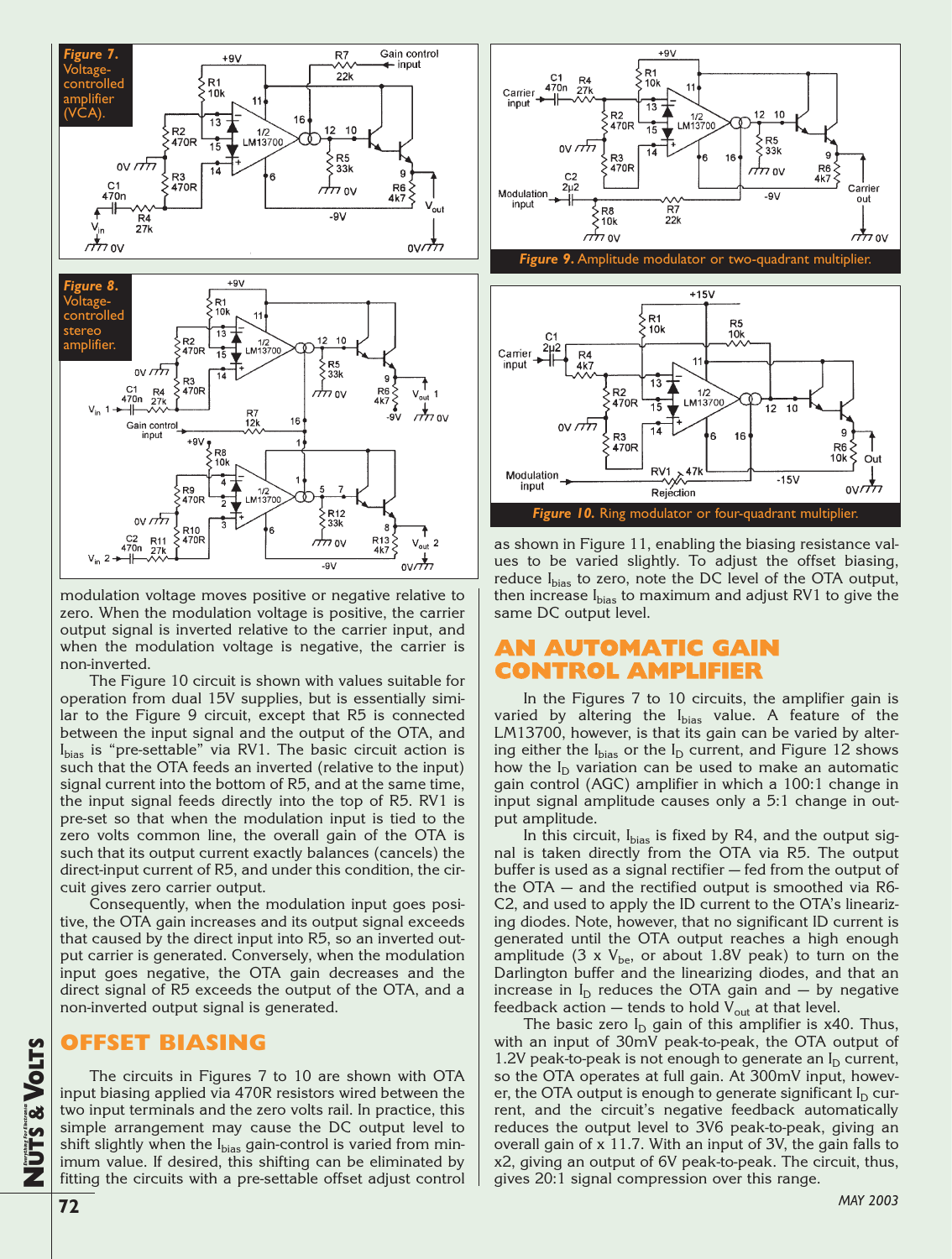# **VOLTAGE-CONTROLLED RESISTORS**

An unusual application of the LM13700 is as a voltage-controlled resistor (VCR), using the basic circuit in Figure 13. The basic theory here is quite simple — if an AC signal is applied to the  $R_x$  terminals, it will feed to the OTA's inverting terminal via C1 and the buffer stage and the R/RA attenuator, and the OTA will then generate an output current proportional to the  $V_{in}$  and  $I_{bias}$  values. Thus, since  $R =$ E/I, the circuit's  $R_x$ terminal acts like an AC resistor with a value determined by  $I_{bias}$ .



The effective resistance value of the  $R_x$  terminal actually equals  $(R + RA)/(qm \times RA)$ , where gm is roughly 20 x  $I_{bias}$ . This formula approximates to  $R_x = R/(I_{bias} \times 20RA)$ , so, using the component values shown in the diagram,  $R_x$ equals roughly 10M at an  $I_{bias}$  value of 1µA, and 10k at an Ibias of 1mA. Figure 14 shows a similar version of the VCR, where the linearizing diodes are used to effectively improve the noise performance of the resistor, and Figure 15 shows how a pair of these circuits can be used to make a floating VCR in which the input voltage is direct-coupled and may be at any value within the output voltage range of the LM13700.

#### **VOLTAGE-CONTROLLED FILTERS**

An OTA acts basically as a voltage-controlled AC current source, in which an AC voltage is applied to the amplifier's input, and the magnitude of the output current depends on the value of  $I_{bias}$ . This fact can be used to implement a voltage-controlled low-pass filter by using half of an LM13700 in the configuration shown in Figure 16, in which the values of R, C, and  $I_{bias}$  control the cut-off frequency,  $f_0$ , of the filter. The operating theory of this circuit is as follows.

Assume, initially, that capacitor C is removed from the circuit. The input signal is applied to the OTA's non-inverting terminal via potential divider R1-R2, and the OTA's output is followed by the buffer stage and fed back to the inverting input via an identical divider made up of R and RA. The basic OTA thus acts as a non-inverting amplifier with a gain of R/RA but, since the input signal is fed to the OTA via a potential divider with a value equal to R/RA, the circuit acts overall as a unity-gain voltage follower.

Assume now that capacitor C is fit into place. At low frequencies, C has a very high impedance and the OTA output current is able to fully charge it, causing the circuit to act as a voltage follower in the way already described. *MAY 2003* **73**

As the frequency increases, however, the impedance (X) of C decreases and the OTA output current is no longer able to fully charge C, and the output signal starts to attenuate at a rate of 6dB per octave. The cut-off point of the circuit at which the output falls by  $3dB$  – occurs when  $XC/20xI<sub>bias</sub>$  equals  $R/RA$ , as implied by the formula in the diagram. With the component values shown, cut-off occurs at about 45Hz at an  $I_{bias}$  value of 1 $\mu$ A, and at 45kHz at an I<sub>bias</sub> value of 1mA. A similar principle to the above can be used to make a voltage-controlled high-pass filter, as shown in Figure 17. This particular circuit has, with the values shown, cut-off frequencies of 6Hz and 6kHz at  $I_{bias}$  currents of 1µA and 1mA, respectively.

Numbers of filter stages can easily be cascaded to make multi-pole voltage-controlled filters. The excellent tracking of the two sections of the LM13700, make it possible to voltage-control these filters over several decades of frequency. Figure 18 shows the practical circuit of a twopole (12dB per octave) Butterworth low-pass filter having cut-off frequencies of 60Hz and 60kHz at Ibias currents of 1µA and 1mA, respectively.

# **VOLTAGE CONTROLLED OSCILLATORS**



To conclude this look at applications of the LM13700,